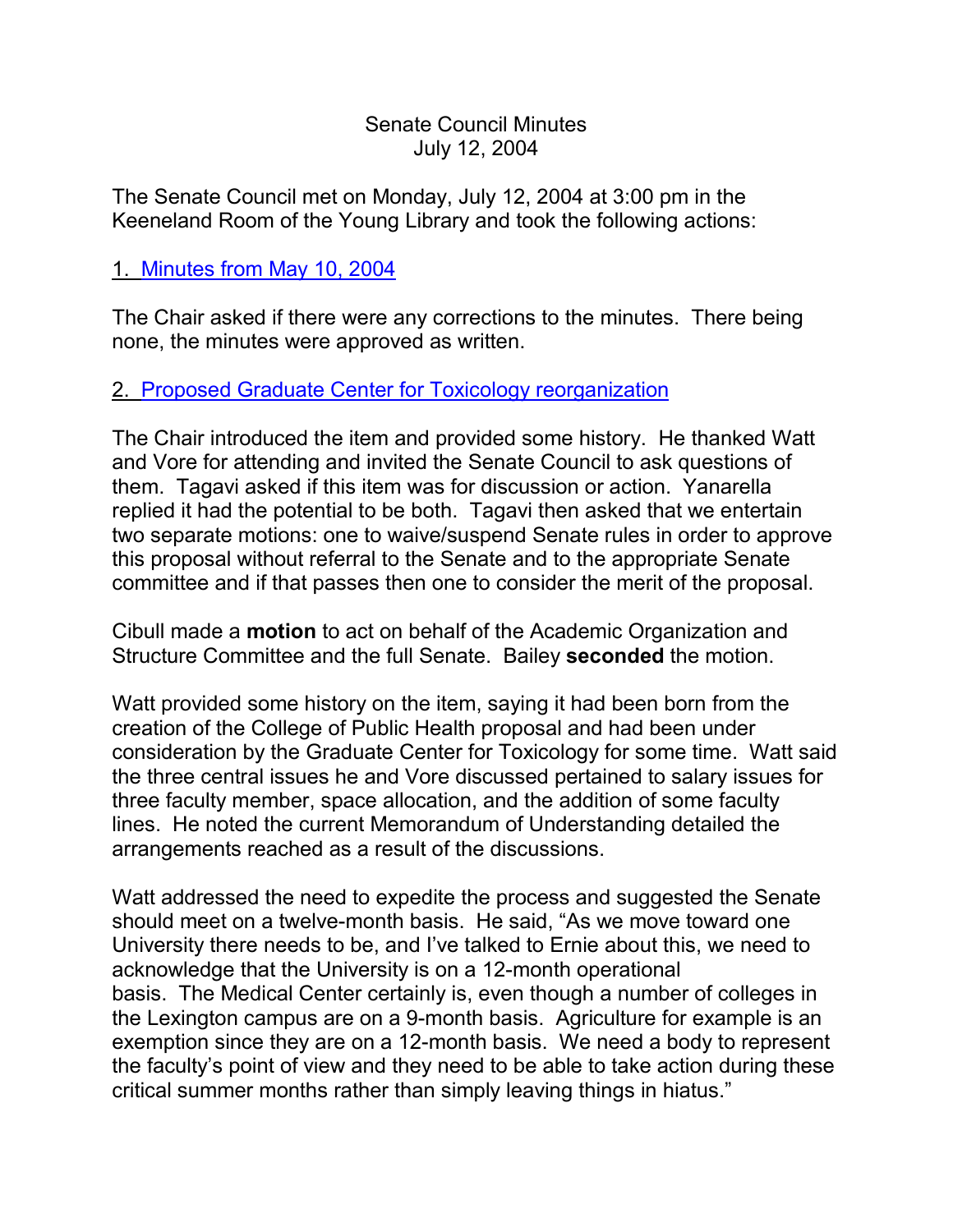Watt said that since salary money was involved, the reorganization should be approved expeditiously so the faculty involved could receive the higher salary level in July rather than September. He said he was unwilling to pay non-College of Medicine faculty with that college's money unless he had some indication the proposal would be approved. Watt noted the second need to approve the proposal quickly was due to uncertainty regarding space allocation in the new research building. Though Toxicology does not have to be a part of Medicine in order to obtain space in the new building, he suggested he would like to know where Toxicology would be located before making those decisions. Watt reported having asked the Chair to consider asking the Senate Council to take action in lieu of the full Senate.

Vore said discussion regarding this issue had been taking place among the faculty in Toxicology for roughly two years. She said the faculty did not have a strong desire to be relocated anywhere besides Medicine. Vore noted the only question had been whether to stay in the Graduate School or to move to Medicine. Vore noted the urgency in approving the proposal related only to the salary issue and added that neither the faculty nor the unit had been rushed in reaching its decisions or forming understandings with the Collegeof Medicine and Watt.

Jones supported Vore's statement. He suggested that the majority of the Toxicology faculty, including the core faculty and the joint faculty, would be in support of moving to the College of Medicine.

Bailey asked why the proposal had not been forwarded prior to the end of the Spring semester. Watt said the faculty took awhile to resolve the various issues involved. Vore added she was hesitant to discuss details until having the opportunity to meet and speak to the new Dean of the College of Medicine, Perman.

Staben asked if the faculty could be paid retroactively if the proposal was not approved until the first Fall Senate meeting. Watt indicated that while it was possible to do so, it was problematic and he preferred not to, since it would again involve paying non-College of Medicine faculty with College of Medicine funds.

Debski asked if he could effect this transfer without going through the Board for approval. Watt replied that he could, in that the Provost and the President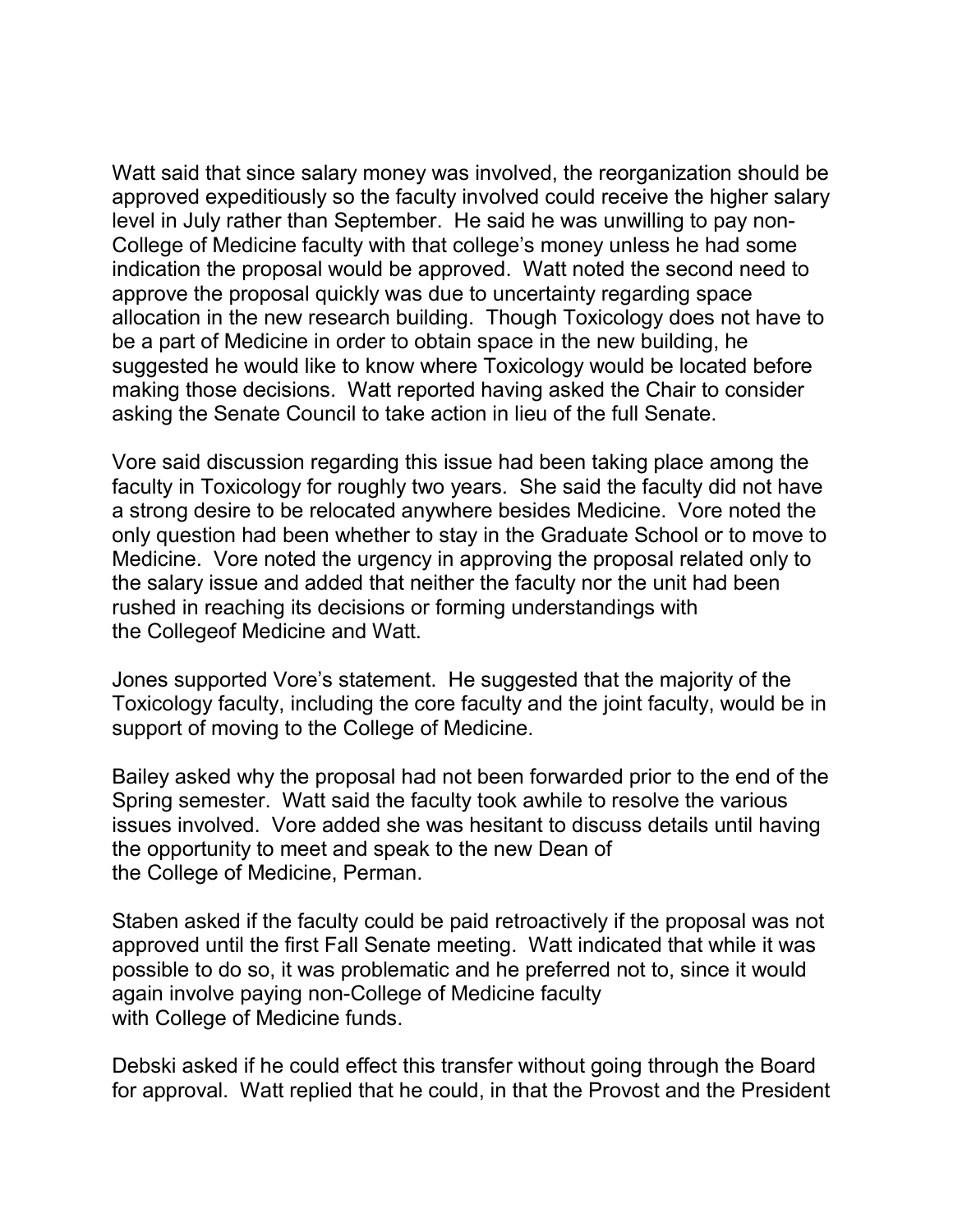approved the salary proposals. Tagavi asked if the salaries were effective July 1 or on the date of the transfer. Watt replied they became effective on the date of the transfer. Tagavi inquired into what harm would be done if the faculty in question did not receive their new salaries until the Fall. He added that the Senate Council has a process it should adhere to, and that he could not tell the Senators he decided to not consult them on this reorganization due to salary issues and options Watt was not willing to take. Watt replied he did not think the retroactive salary arrangement was possible.

Jones noted that the transfer of Toxicology would not be official until approved by the Board in September, adding that even the President was advisory to the Board. Watt noted the Board would not likely reject a proposal that came forward with the approval of the Senate Council.

Cibull noted the main thrust of the conversation should revolve around Toxicology's need to move forward, adding that if the Senate doesn't meet twelve months a year then Tagavi should tell the Senators a decision was made by the Senate Council because the Senate was not in session. Tagavi replied there was no provision in the Rules allowing the Senate Council to approve items on behalf of the Senate when the Senate isn't in session unless we determine that this is an emergency.

Debski strongly objected to the notion, initially raised by Watt's statement that the Senate ought to meet twelve months a year, that faculty on nine and ten month appointments are deficient by not performing University work during the summer. She noted that such comments appear to take for granted the uncompensated University service work that many nine and ten month faculty perform during summers. Jones strongly supported Debski's statement, emphasizing that when nine and ten month contract faculty perform University service work during the summer, they are doing so without pay all the while that twelve month contract faculty are being paid for performing the same activities.

Debski asked if Watt simply required a sign that the Senate Council would forward the item to the Senate with a positive recommendation or if he sought a vote. Watt replied he was seeking a vote to approve the transfer. He said that if the Senate Council was not willing to take a vote, then he would wait until Fall when it would be taken to the Senate.

Grabau noted that the blanks on the routing sheet pertaining to the approval of the Provost and the President had not been completed and asked Watt to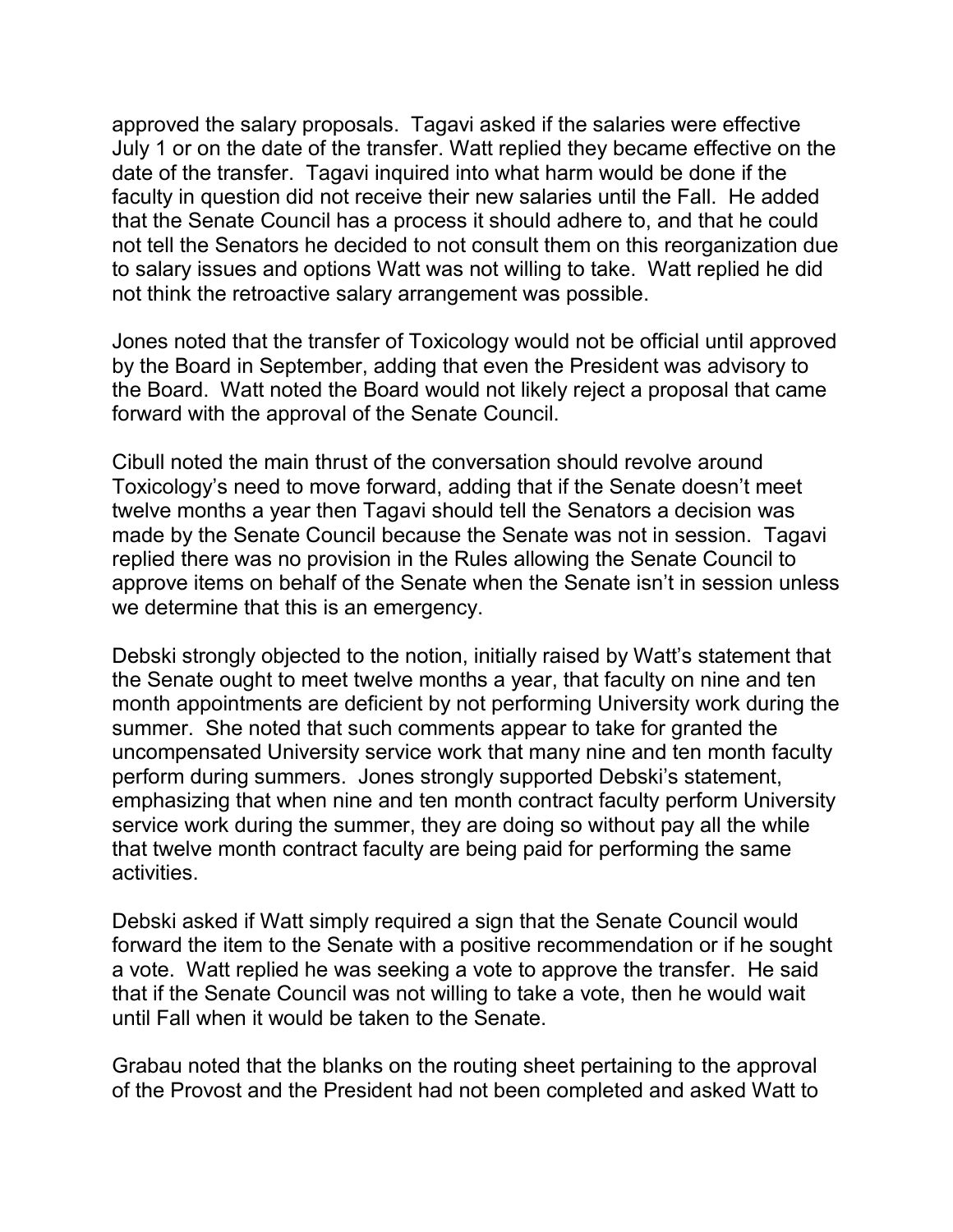expound on his statement that the proposal had been approved by them. Watt replied that during the CPH approval process he had discussed the Toxicology idea with the Provost who expressed support and discussed it with the President. Grabau asked if those salary numbers would have gone through the salary packet in the most recent Board approved budget. Watt replied they were not, since approval of the proposal was yet to be obtained. Grabau asked if the Medical Center academic Deans and the Academic Council of the Medical Center have been consulted yet. Watt replied that if the academic deans were consulted it would be to inform them of what was happening. Ms. Scott noted that under Senate Rule 3.2.2 it was the purview of the Academic Organization and Structure Committee to determine if the proposal should be heard by the Academic Council of the Medical Center.

After further discussion about the benefits of voting in favor of approving the proposal, including Toxicology's ability to begin integration with the IBS program and the ability to begin recruiting for two new faculty lines, Jones asked how soon Watt needed an answer in order to pay the three faculty members in question their new salaries for July. Watt replied that a couple of weeks would still allow time for payroll to be adjusted.

The Chair thanked Watt and Vore for attending and they departed.

The Chair read two paragraphs from SR 3.3.2.1 which outlined the Senate Council's reliance on the Academic Organization and Structure Committee when making decisions regarding reorganization of units. The Chair also noted that under SR 1.2.1.1.H the Senate Council could act for the Senate in emergency situations, noting that SR 3.3.2.1 could be waived in light of SR 1.2.1.1.H. The Chair asked the Senate Council members if this issue was pressing enough to be considered an emergency and expressed his opinion that it was not.

Debski said she was reluctant to act without consulting the Senate and preferred not to bypass the Committee of the Senate to whom responsibility for investigating this proposal was delegated under Senate Rules. Debski expressed interest in allowing an opportunity for faculty to have input, especially the faculty who are on nine-month contracts who are associated with Toxicology but who may not have had the opportunity for input. She also suggested that the salary and space arguments were not compelling.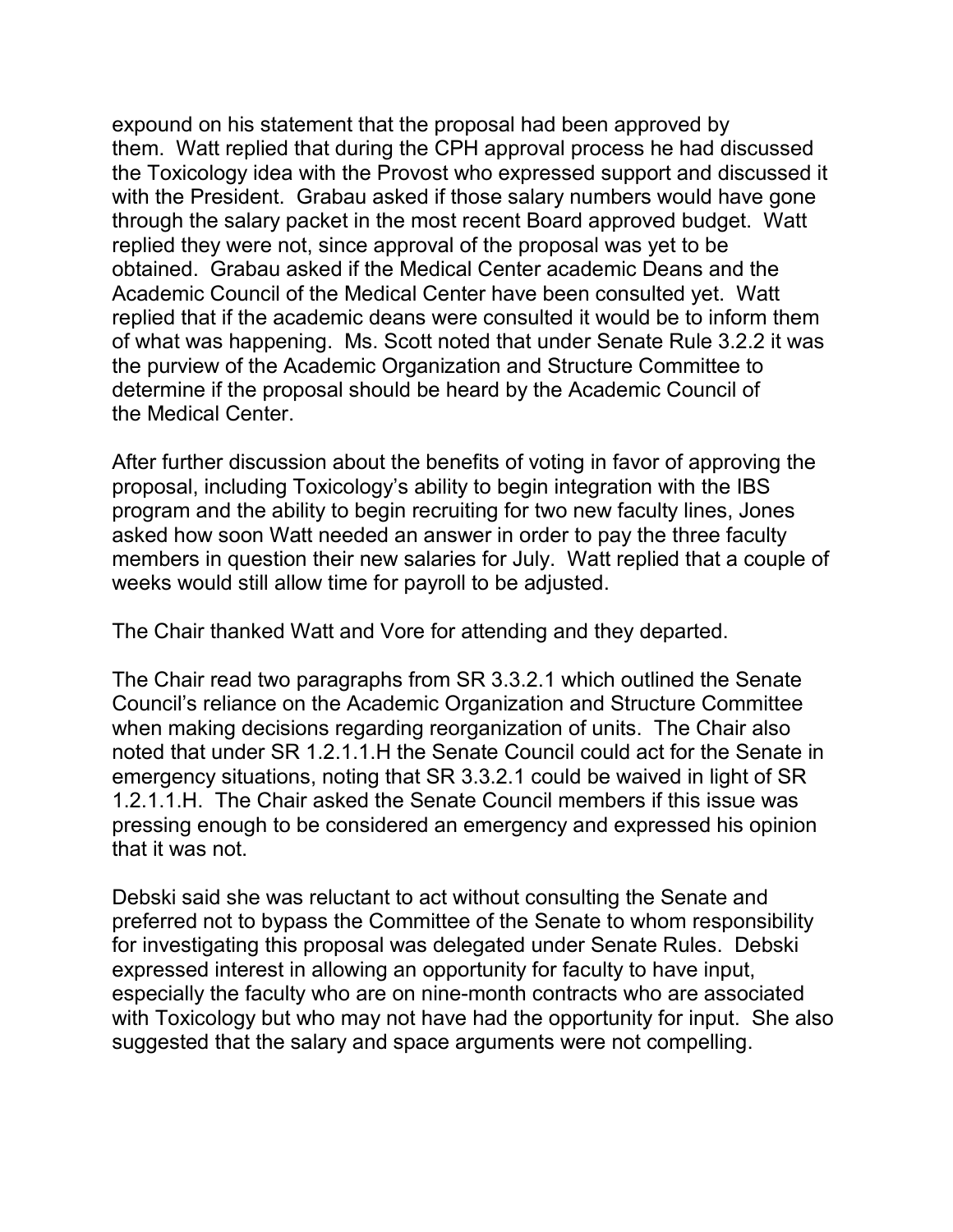Duke agreed, though she did note that the routing sheet indicated that the pertinent faculty groups had been consulted. Duke said that while there seemed to be no argument against the proposal, she did not feel that she had enough information to make that decision without relying on the Committee.

After further discussion a **vote** was taken. Three voted in favor of the motion with five opposed. The motion **failed**.

Duke made a **motion** to expedite the process by sending the proposal to the Academic Organization and Structure Committee for its consideration in a timely matter, before the next Senate Council meeting. Debski **seconded** the motion.

Bailey said he could convene his committee, but noted he would be out of town for the next week. He noted that the expeditious work of the committee would not produce the desired result since the Senate Council essentially just voted to not consider this item an emergency. Debski noted the Senate Council could reconsider the proposal at a future time.

Staben suggested gaining the input of the Academic Council of the Medical Center. The Senate Council members expressed consensus supporting this idea. Ms. Scott will contact the ACMC support person accordingly.

Bailey asked if his committee was being charged to determine if the proposal had merit or if it was an emergency. Jones, Dembo and Duke suggested that in the process of determining merit the committee might also discover whether or not an emergency exists. The Chair noted that in some cases the definition of merit could be elastic enough to include such things as the timeliness of the proposal and pros and cons of acting versus waiting to act.

Tagavi asked if this item could be posted to the Senate web site on a ten-day circular. That way a final approval on August 25 would allow new salaries for Auguest for the faculty. Ms. Scott replied that items of this magnitude had not been posted before and that under the Senate Council's internal operating procedure should be heard at a live Senate meeting, should the Senate Council members ultimately decide to send it forward rather than acting on the item themselves.

The Chair called for a vote. The Senate Council members voted unanimously in favor of the motion. The motion passed. Ms. Scott will convene a meeting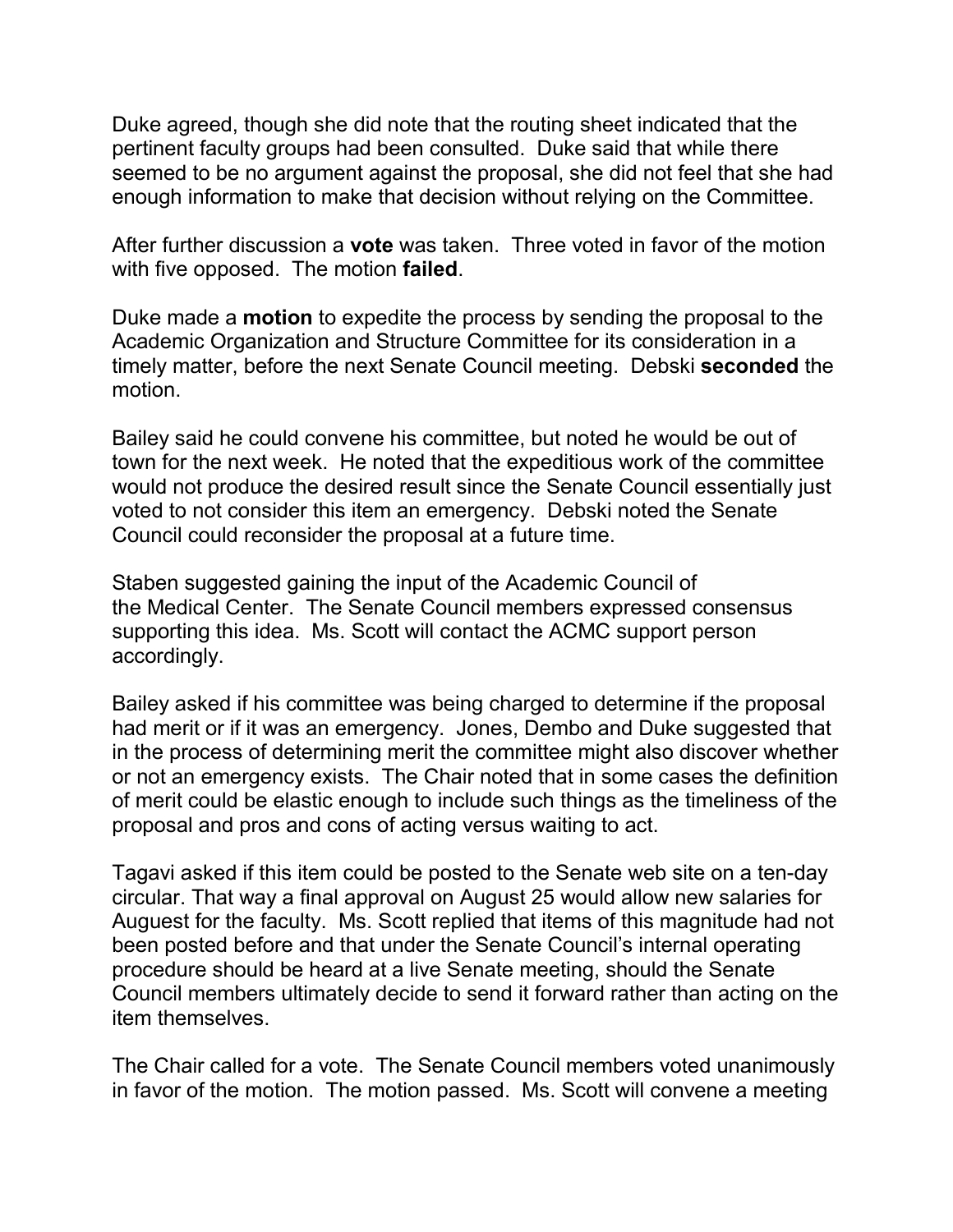of the Academic Organization and Structure Committee as expeditiously as possible.

### 3. Vice-Chair Elections

The Chair noted the seat was vacant due to Saunier's resignation subsequent to the transfer of LCC to KCTCS. He announced the two nominees were Bailey and Tagavi and asked them each if they were willing to serve. Bailey accepted while Tagavi declined. A vote was taken and Bailey will serve as the new Vice-Chair of the Senate Council.

### 4. Senate Committee Assignments

Dembo suggested the committee structure of the Senate should be reconsidered and revised, noting that some committees never even meet. The Chair agreed. Tagavi suggested putting a number by each committee to indicate how many members the Senate Rules required for each Senate Committee. Debski requested that in addition to the names of the current and proposed members, the names of those who were rolling off be included as well.

Cibull made a **motion** to table the item until the additional information can be provided. Debski **seconded** the motion. The motion **passed** unanimously. Ms. Scott will gather the additional information for approval at a subsequent meeting.

# 5. Provost's Liaison to Senate Council

The Chair announced that he received an e-mail from the Provost in which the Provost suggested appointing a liaison from his office to attend the Senate Council meetings as a communication link. The Chair said that he informed the Provost that while the idea was promising, he felt compelled to consult the Senate Council to discuss the idea and to explore what provisions or limitations should be in place.

Jones noted that under open meeting laws the Provost's liaison could attend the meetings even without the blessing of the Senate Council. The Chair said the liaison would be more of an active participant than an observer, but would obviously not have voting privileges.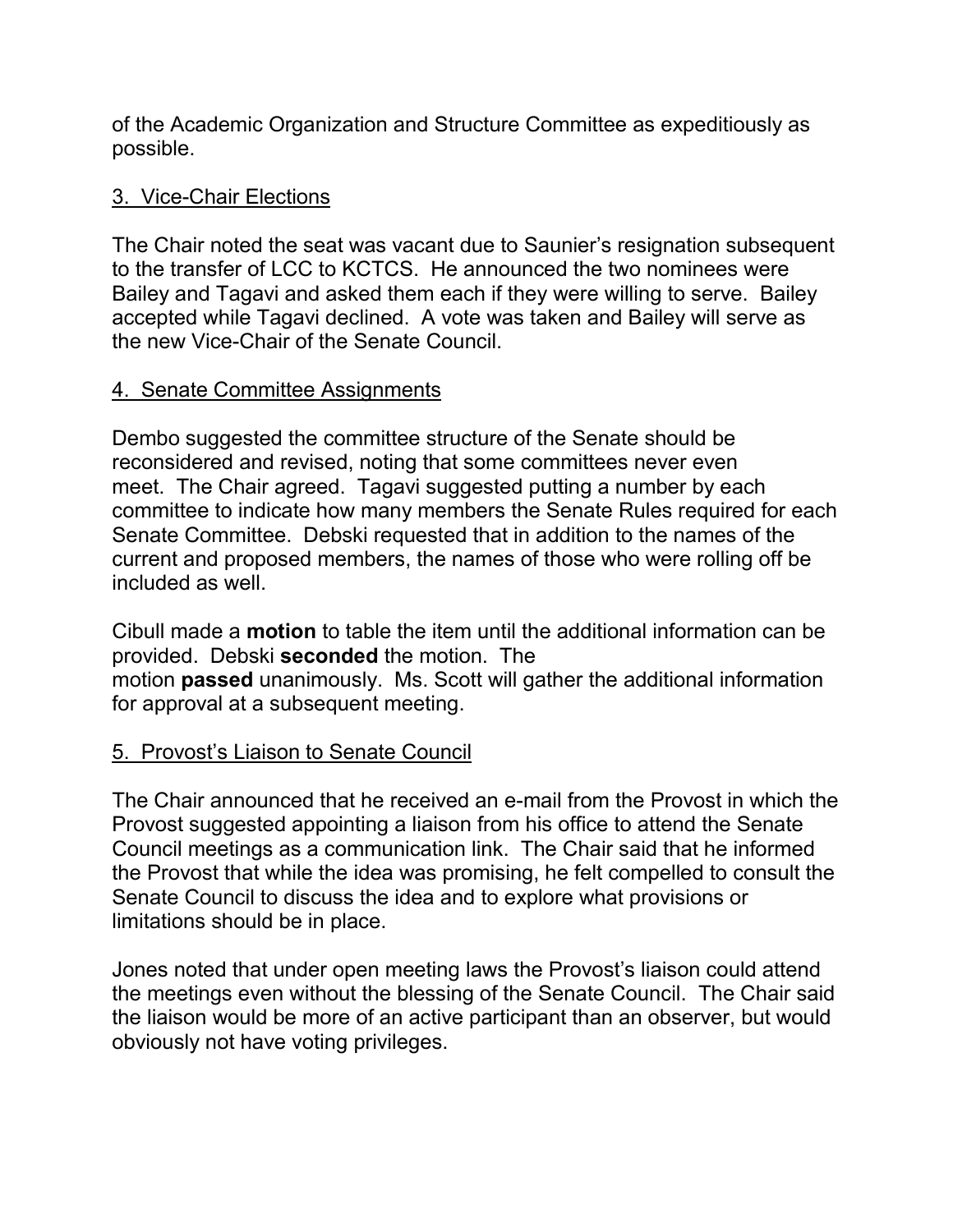Tagavi suggested inviting a liaison only to the particular meetings at which it seemed useful to do so. Staben spoke in favor of having a standing invitation, since most of the issues discussed by the Senate Council would most likely be of interest to the Provost. Cibull agreed with Staben, noting that many prolonged discussions could be avoided if the liaison was able to provide helpful information that answered the Council members' questions.

The Chair noted the Provost's commitment to maintaining open lines of communication, noting his bi-weekly lunch meetings with the Provost as further evidence of this commitment. Jones added that issuing an invitation for a liaison to attend would reciprocate the Provost's invitation to the Chair to attend the Dean's Meetings. The Chair concurred, noting that his activity at the Dean's Meetings had not been limited in any way.

Tagavi expressed concern about adding to the membership of the Senate Council on the grounds that it may stifle candid conversation. Cibull said a liaison was a not a new member. Tagavi asked if the liaison would have speaking privileges and ability to move and second motions. Debski pointed out that all Senate Council guests were permitted to speak. The Chair said the liaison would not be permitted to make or second motions

Bailey spoke in favor of the suggestion, noting that the liaison might also prove to be somebody with whom the Provost floated ideas. Staben wondered if the office of the Associate Provost for Programs was being suggested or the current occupant of that office, Richard Greissman. The Chair said it was the position, and suggested it could be approved on an annual basis, if the Senate Council saw fit to do so.

Cibull made a **motion** to extend to the Provost an invitation to appoint a liaison to the Senate Council. Debski **seconded** the motion. The Chair suggested having a discussion on the listserv subsequent to the meeting in which provisions or limitations on the liaison's attendance or participation could be explored.

Bailey offered the friendly **amendment** of adding that the liaison would be the guest of the Senate Council. Cibull rejected the friendly amendment. Debski suggested the friendly **amendment** of adding "on a yearly basis". Jones suggested "for the 2004-2005 academic year". Cibull accepted Debski's friendly amendment and "on a yearly basis" was added to the motion.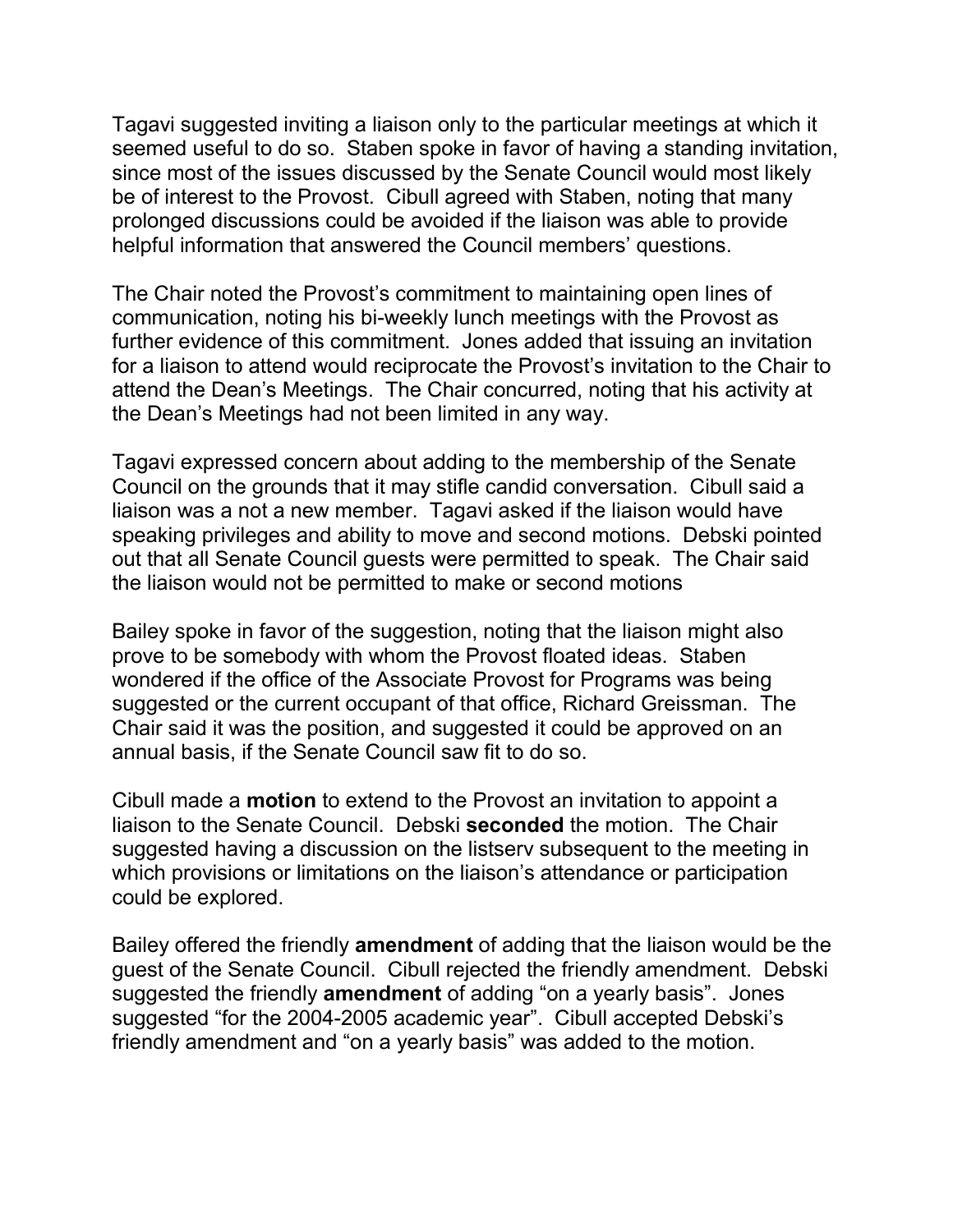Bailey made a motion to add "as a guest" to Cibull's motion, with a second by Tagavi. Cibull spoke against the motion on the grounds that the liaison would be present to work with the group, not sit as a guest. The Chair noted that his invitation to the Dean's Meetings wasn't offered so he could sit there mute while business was conducted and didn't think this invitation should be offered with that sort of implication.

A **vote** was taken on the motion "to extend to the Provost an invitation to appoint a liaison to the Senate Council on a yearly basis as a guest". Three voted in favor of the motion with five opposed. The motion **failed**.

Tagavi offered the friendly **amendment** of changing "on a yearly basis" to "for the 2004-2005 academic year". Cibull accepted and Debski's second stood. The motion **passed** unanimously.

# 6. Academic Committee's Appointed by the President

The Chair noted there were several vacancies on some of the Senate advisory committees and suggested those who were interested in serving notify Ms. Scott via e-mail by Wednesday. Cibull asked Ms. Scott to re-issue the call for nominations to the Senate Council via e-mail. Ms. Scott agreed to do so. Tagavi nominated himself to serve on the Appeals Board.

#### Other Business:

Ms. Scott announced two University-wide committees on which Senate Council representation was necessary. The Make the Difference review panel requested a representative, as did the President's Commission on Women. Cibull agreed to serve on the Make the Difference review panel and Duke agreed to serve on the Commission. Ms. Scott will forward their names to the appropriate people.

The Chair reminded the Senate Council members that previous discussions regarding a possible LCC liaison to the Senate Council were still ongoing. Cibull suggested asking Peggy Saunier to whom such an invitation should be issued. The Chair will do so.

#### New Business:

Cibull expressed concern over the case of Dr. Ahmed and expressed alarm that the case was not being handled in an expeditious manor. Cibull inquired